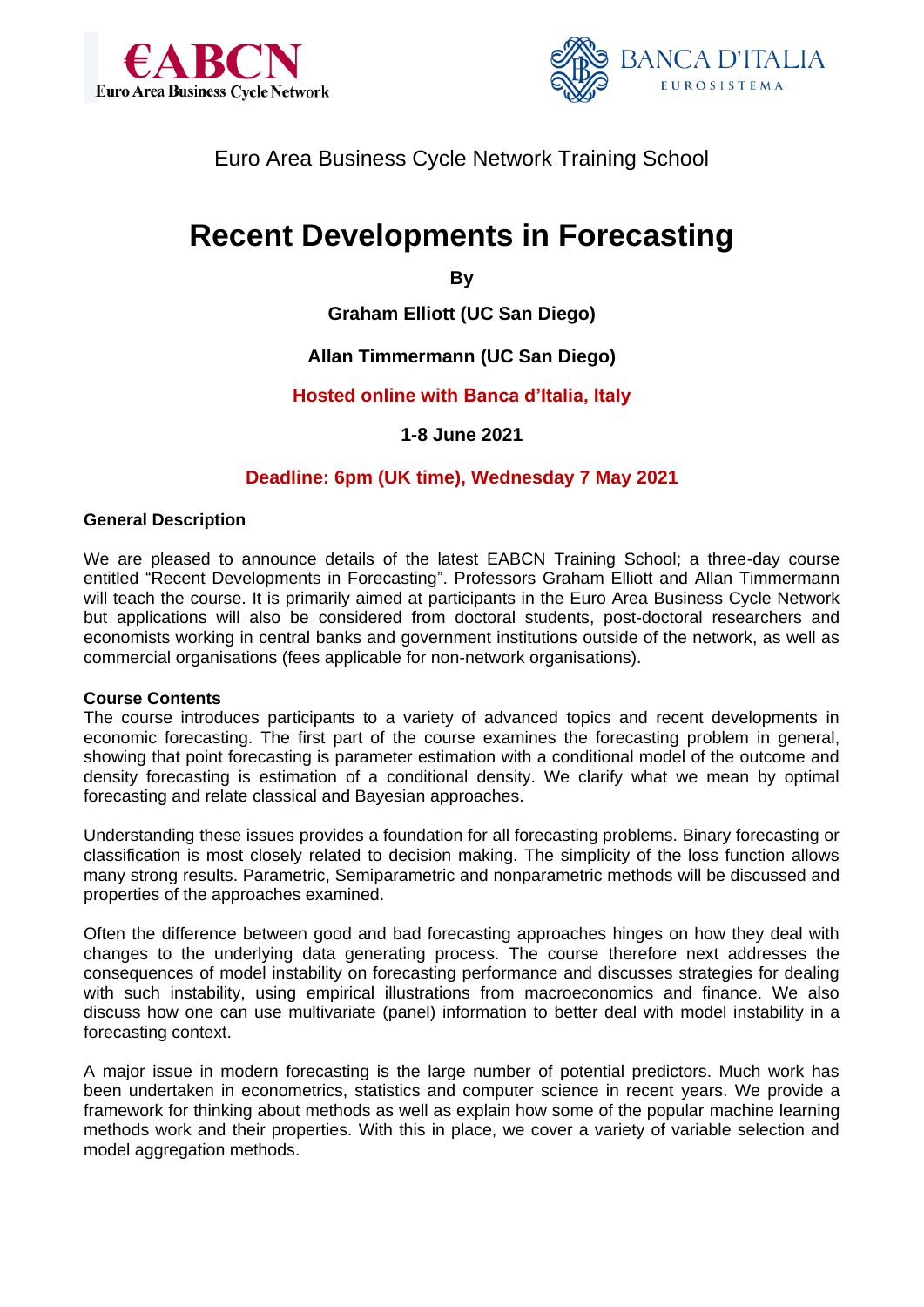The final part of the course covers how to choose among competing forecasts and formally compare forecasting performance across two or possibly large numbers of forecasts. Ignoring the search across multiple models for a good forecasting model can introduce data mining biases, and we discuss ways to handle this problem.

The course draws on material from the following book (referred to as ET): G. Elliott and A. Timmermann, 2016, **Economic Forecasting**. Princeton University Press.

#### **Part I: Foundations and the Binary Forecasting Problem**

#### **I. The Forecasting Problem**

- 1. Economic loss functions and 'optimal' forecasting (ET chapter 2-3)
- 2. Classical and Bayesian Forecasts (ET chapter 4-5)

#### II. **The Binary Forecasting Problem** (ET chapter 12)

- 1. Loss functions
- 2. Point and Density Forecasting
- 3. Methods for Classification/Binary Forecasting

#### **Part II: Predictive Modelling Methods and Model Instability**

#### **III. Forecasting under model instability**

- 1. Detection of breaks in time-series forecasting models (Rossi, 2013, Elliott and Mueller, 2006)
- 2. Choice of estimation window in the presence of instability (Pesaran and Timmermann, 2007)
- 3. Ad-hoc Strategies vs. Parametric Models of the Change Process (ET chapter 19, Pettenuzzo and Timmermann, 2011, 2017)
- 4. Exploring Panel Data for Detecting and Forecasting under Breaks (Smith and Timmermann, 2017)

#### **IV. Forecasting with Many Regressors**

- 1. Sparse vs. Dense Models: PCA, PLS, LASSO and variants
- 2. Machine Learning Methods: Trees and neural nets (Gu, Kelly, and Xia, 2020, Coulombe et al, 2020)

#### **V. Model Selection and Forecast Combination Methods**

- 1. Model Selection Methods (ET, chapter 6)
- 2. Model Aggregation approaches (Elliott, Gargano, and Timmerman, 2013).

#### **Part III: Evaluating and Comparing Forecasting Performance**

#### **VI. Comparing forecasting performance: Horse races and p-hacking**

1. Comparisons of forecast performance. (ET chapter 17, Clark and McCracken 2001, Diebold and Mariano 1995, Giacomini and White, 2006)